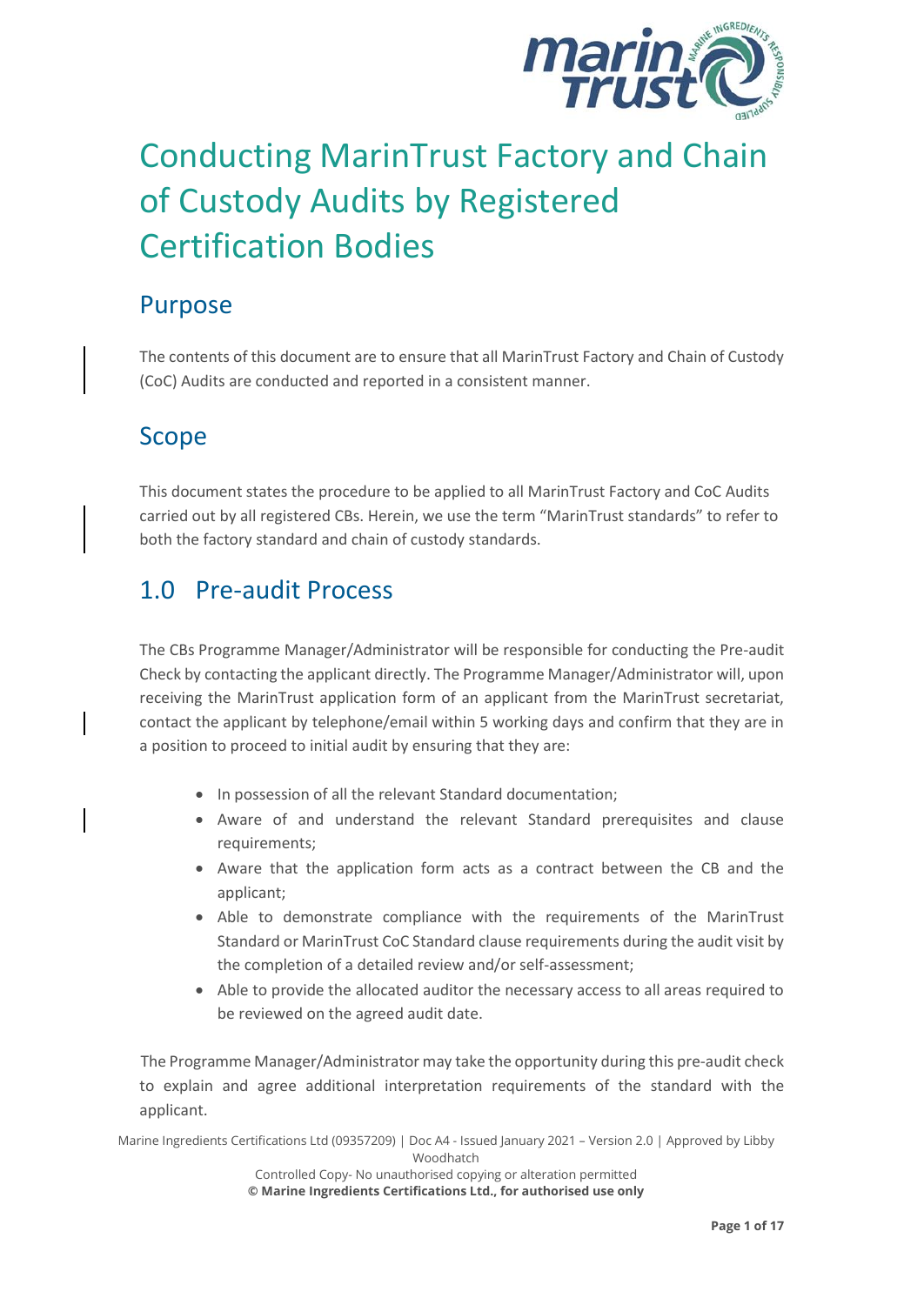

If deemed necessary, the relevant Programme Manager/Administrator may request the allocated auditor to carry out this pre-audit check.

If the pre-audit check is successful, the audit date along with a site audit schedule, (developed in conjunction with the auditor if applicable), will be confirmed in writing to the applicant. The MarinTrust secretariat/Standards Administrator will receive a monthly Certification Tracker indicating the audit schedule from each MarinTrust registered Certification Body. This shall include as a minimum:

- Applicant company name
- Applicant site name
- Audit type
- Allocated Auditor
- Audit conducted date
- Standard type
- Certificate number (for existing certificate holders)

 If the outcome of the pre-audit check is unsatisfactory this information will be entered in the applicant's file by the Programme Manager/Administrator and the Programme Manager will re-contact the applicant at an agreed time to reset the date of the Audit.

**The pre-audit process for audits subsequent to the initial audit** - termed here as "Re-audits" - does not include a pre-audit Check. The Programme Manager /Administrator will be responsible for scheduling audits and notifying the approved auditor. Where relevant, this schedule may be amended as necessary to take into account changes in the audit frequency required by any amendments to the MarinTruststandards. The auditor will be responsible for the carrying out of the audit on the agreed date. Where an audit cannot be conducted on the agreed date the Programme Manager/Administrator shall ensure that the audit is not rescheduled outside its re-certification due date as stated on the Certificate of Compliance.

*Note in the event of an extraordinary event being declared, the extraordinary event procedure shall take precedent over audit frequency requirements*

For all audits the Programme Manager/Administrator will confirm in writing to the applicant the agreed audit date and location, including the site audit schedule for the audit, a copy of which will be sent to the auditor along with authorisation, in the form of an email to conduct an audit. A copy of this information shall be held on the applicant's individual file.

All auditors, whether for initial audit or re-audits, are required to declare to the CB any situation, which may give rise to a conflict of interest with respect to locations, they have been

Marine Ingredients Certifications Ltd (09357209) | Doc A4 - Issued January 2021 – Version 2.0 | Approved by Libby Woodhatch Controlled Copy- No unauthorised copying or alteration permitted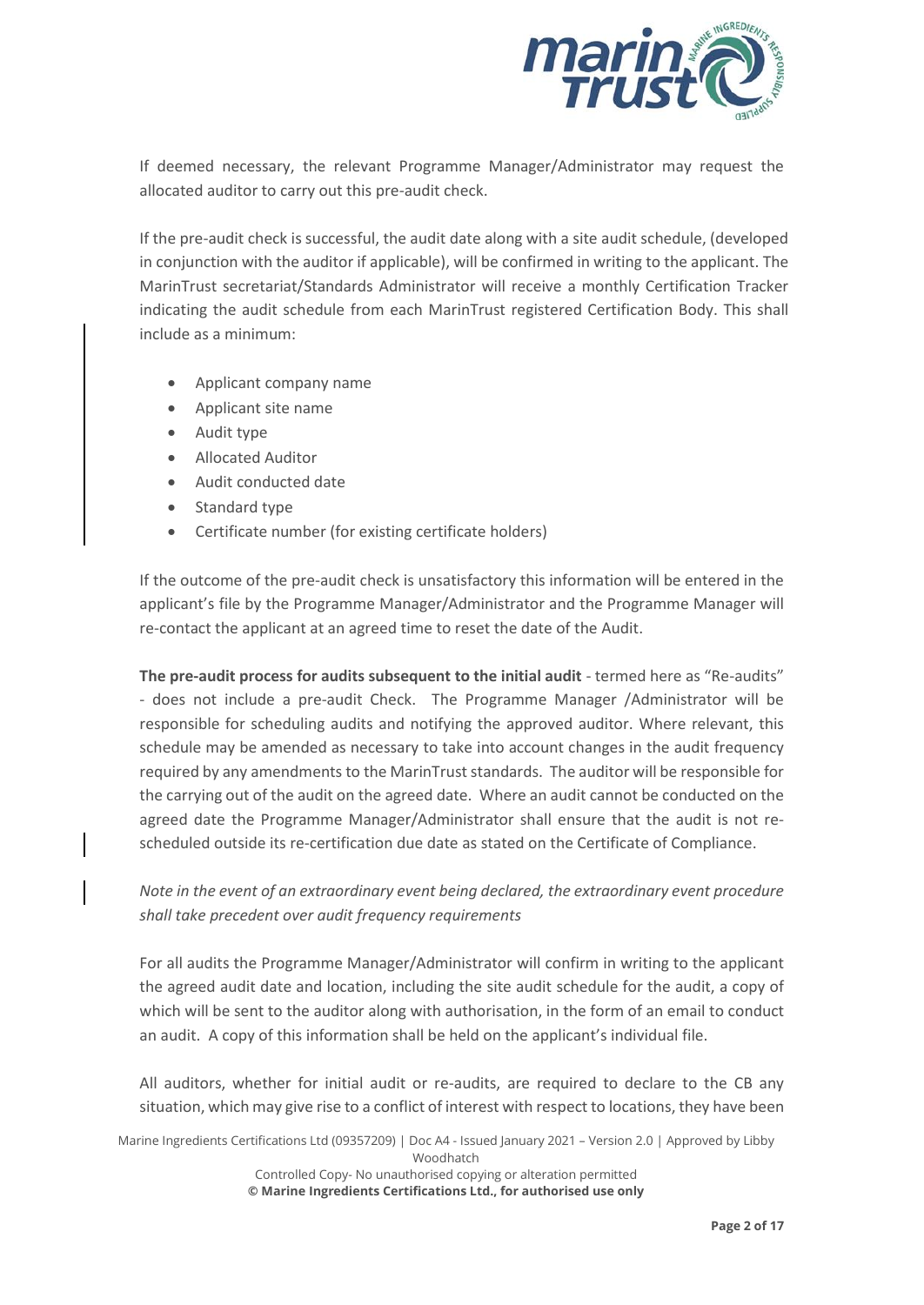

requested to audit. Each auditor must confirm that they will notify the CB should such a situation arise through a signed Conflict and Confidentiality Declaration form.

**CBs own Registered Auditors-** The auditor will bring with them to the on-site audit the agreed site audit schedule, which they must endeavour to follow as closely as possible.

**CBs Sub-contracted Registered Auditors -** The Sub-contracted Auditor will bring with them the confirmation email sent to them from the Programme Manager/Administrator, advising of the audit date, time, facility address and contact, along with the authorisation to conduct an audit to the MarinTrust standards. This will serve as identification and validation of the auditor, to carry out the audit.

## 2.0 Audit Procedures

### 2.1 General information

The audit will be conducted against the current issue of one of the MarinTrust standards and will use an approved audit report format. Audits of most types of operation shall be conducted in their own language, where possible, but all reports shall be written in English. Where audits cannot be conducted in the applicant's own language Certification Bodies shall provide/offer an **independent** translator/interpreter to attend. The use of a translator/interpreter provided by the applicant is not allowed due to impartiality risks.

 All audit evidence will be recorded as *Yes*, *No, or Non-applicable (N/A)* and substantiated with both positive and/or negative evidence to each clause of the MarinTrust Standard or CoC Standard. All areas, covering only those marine ingredients (fishmeal and fish oil) products and processes that are from approved sources stated within their application to the MarinTrust standards, must be assessed. If not, reasoning must be noted in the final report. If the auditor is unsure how to score the evidence collated during an audit to a specific clause within the MarinTrust standards, they must consult with their CBs for further guidance before the clause can be rated.

Initial Audits. The Auditor shall ensure that all applicable areas of the MarinTrust standards are assessed.

Surveillance Re-certification Audits. The auditor will take into account non-conformances and results from previous audits and may focus more attention on areas of concern ensuring always that all applicable areas of the MarinTrust standards have been assessed.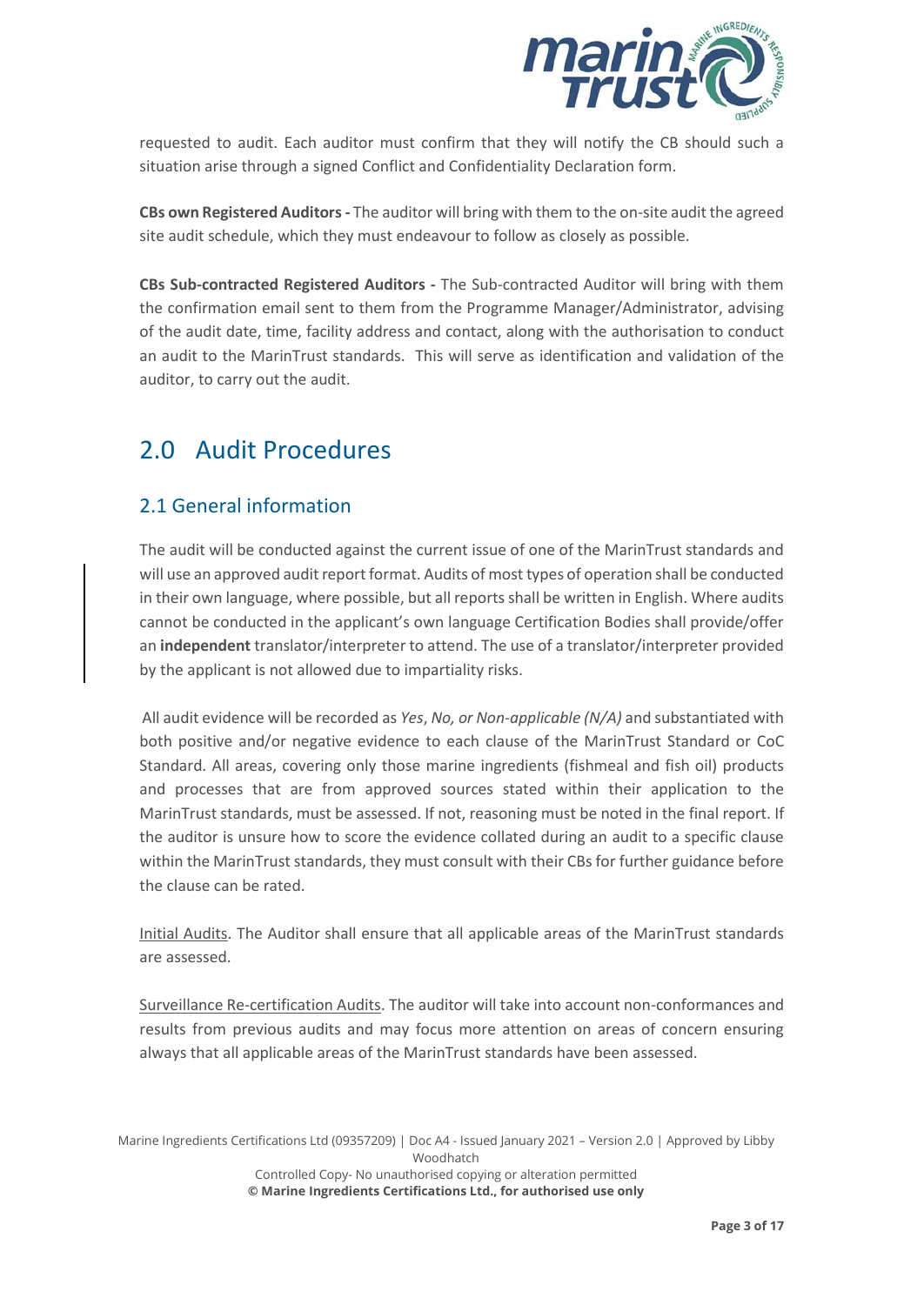

The auditor after 3 consecutive audits of a single plant may not be used on the  $4<sup>th</sup>$  unless they have been given permission by MarinTrust.

The on-site audit schedule shall consist of seven elements and is based on ISO 17021 requirements (applicable to audits against the Factory and CoC Standards):

- An Opening Meeting.
- A review of the documented Traceability Systems back to the Approved Raw Material.
- Production Facility Inspection to review practical implementation of the Traceability Systems and interview of specific personnel used to control these systems.
- Review of the Production Facility Inspection- to verify and conduct further document checks to verify compliance with the reviewed systems.
- Final Review of Findings preparation for the closing meeting.
- A Closing Meeting to discuss compliance with the MarinTrust or CoC standard.

An opening meeting shall always be conducted with the applicant to confirm, as necessary, the scope of the audit visit to determine the availability of relevant personnel, access to required areas, confidentiality of information, and reporting process.

The auditor shall always complete the approved audit report form for the respective MarinTrust standard to ensure all aspects of the standard are addressed.

Sufficient notes will be taken during the audit to demonstrate an identifiable audit trail against each clause assessed. These notes will include as appropriate reference to location, product identification, equipment or documents used, compliance with and availability of the applicant's own documented policies and procedures where these form part of the MarinTrust Standard or MarinTrust CoC Standard requirements. All notes taken during the audit will be submitted along with the audit report to the CB's Programme Manager/Administrator.

The duration of the single on-site audit towards the MarinTrust Standard shall typically be up to 1.5 days for those who hold a valid GMP+ certification with a significant proportion of the time spent on reviewing Traceability Based Systems and assessment of its practical implementation, and 2 full days for those without GMP+ certification who must therefore comply with section 3.2 of the MarinTrust Standard.

The duration for a typical MarinTrust Chain of Custody standard audit shall take up to 1 day. However, more time may be required for facilities with multiple sites, or that use subcontractor facilities.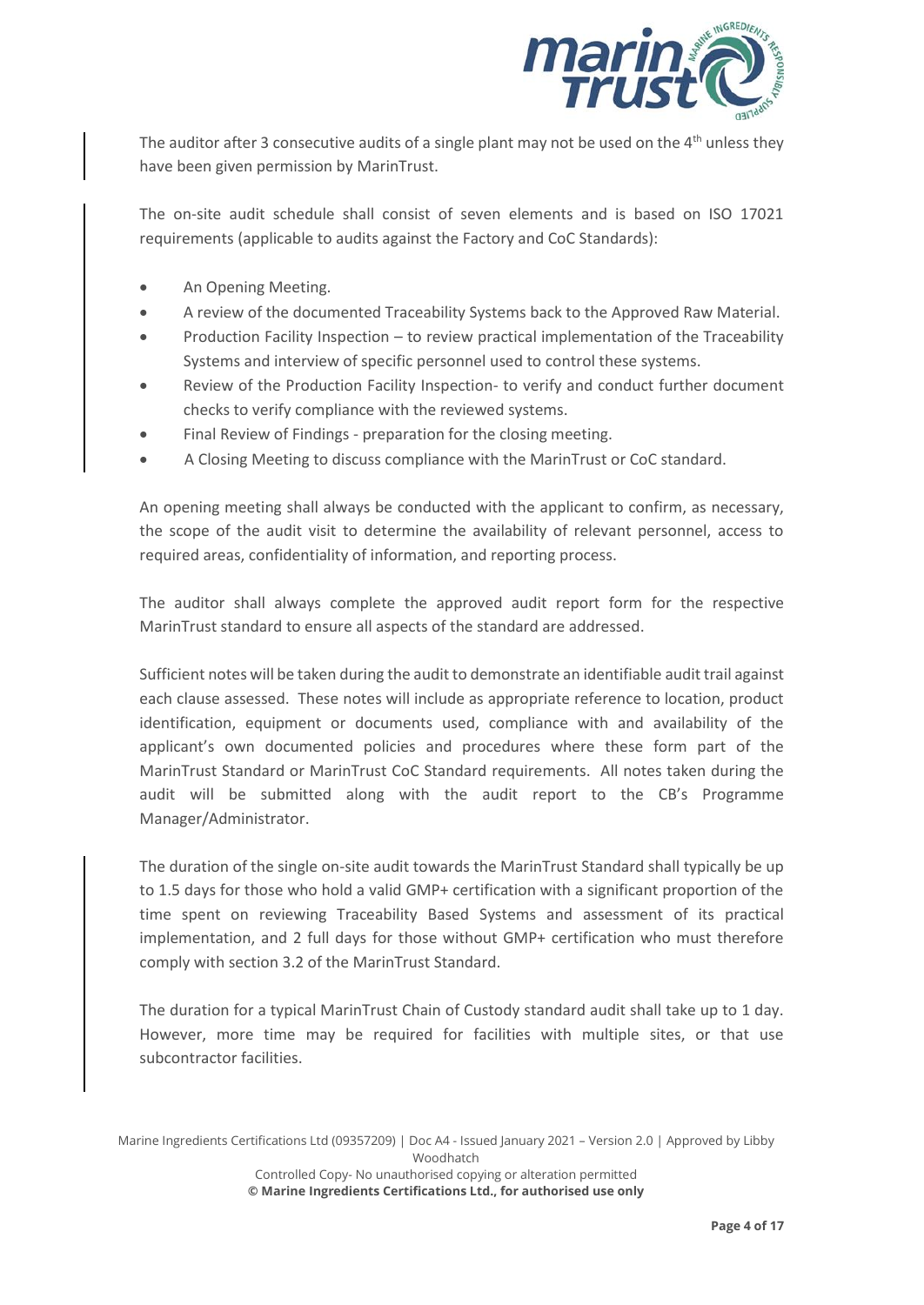

Following all audits, the CB shall also complete and submit the MarinTrust certification timeline tracker to applicant and the MarinTrust secretariat.

#### 2.2 Conformance definitions

Each of the clause requirements of the MarinTrust standards shall be designated with one of the following conformance levels as defined by the auditor guidance for the respective standard.

**I. Full compliance** definition – The applicant meets the standard requirements.

At the initial certification audit **all non-compliances shall be addressed** in an effective action plan and closed off or downgraded prior to certification.

**II. Minor non-conformance definition** – Any non-conformity which does not adversely affect the health or safety of a product, i.e., where absolute compliance to the statement of intent has not been met but on the basis of objective evidence the conformity of the product is not in doubt.

Where a Minor Non-conformance is identified at the initial certification, the CB shall not issue a certificate until this has been addressed in an effective action plan that has been agreed by the CB.

#### **Definition of an effective action plan**

For an action plan to be deemed as effective it shall address the following key areas:

- An appropriate time frame to address and resolve the non-compliance shall be given
- A root cause analysis of why the non-compliance occurred
- Identify the actions required to ensure that future non-compliances shall not occur (to include changes to policy and procedures)
- An appropriate person to oversee that the non-compliance has been resolved shall be identified.

At an annual surveillance, a raised minor non-conformity does not prevent the applicant from maintaining its certification to the MarinTrust standards. An action plan is presented, and this shall be a focus of the subsequent surveillance audit. If subsequently the organisation is deemed to still fall short of full compliance, the auditor will upgrade the non-compliance and raise a major non-conformity. Corrective action will then be required before certification can be maintained.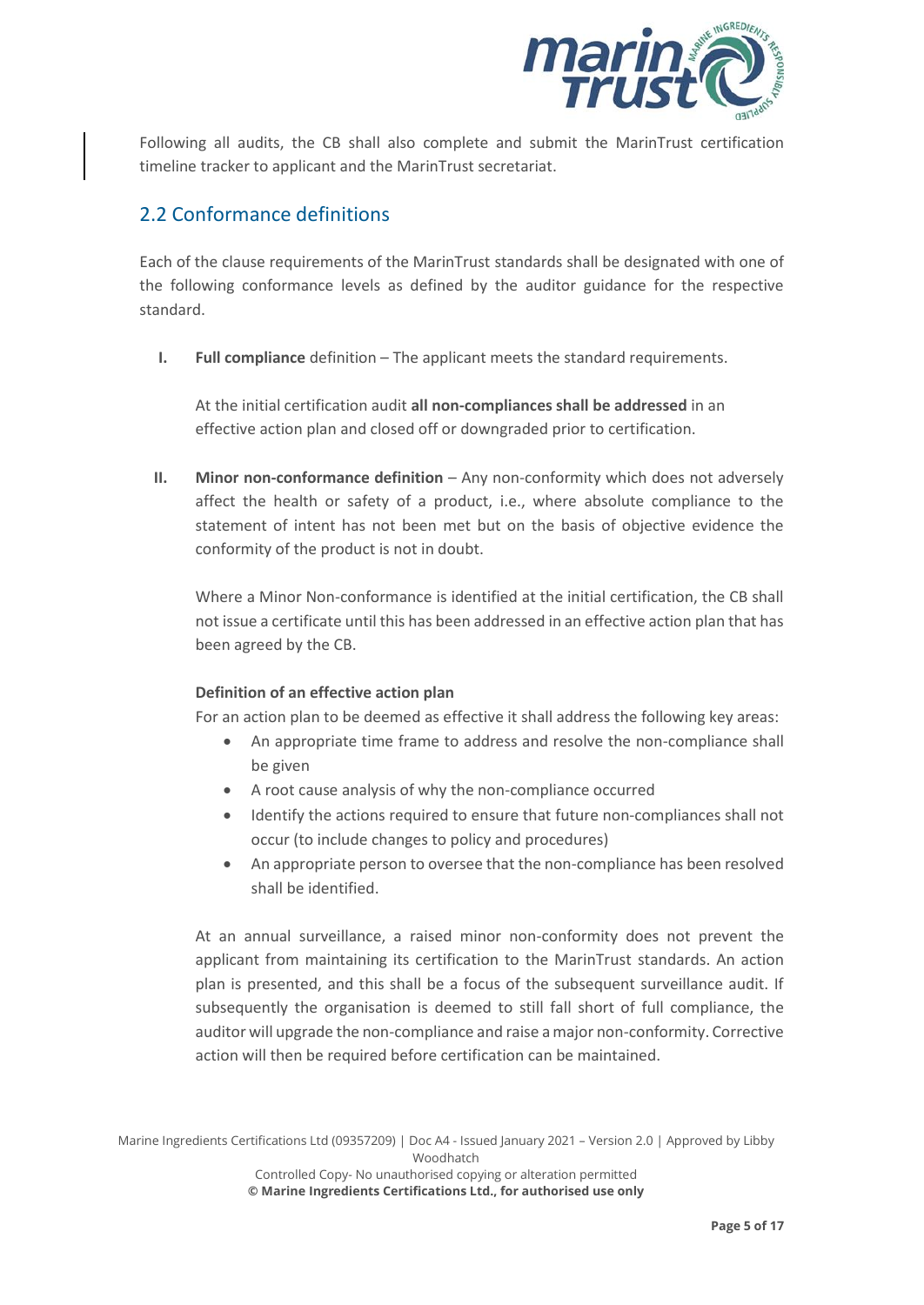

*Note - The only exception to this rule is under circumstances where a minor nonconformity is raised due to records not being maintained for a sufficiently long duration. In these circumstances, the minor non-conformity will remain minor as long as records continue to be built up. This is to reflect the impossibility of creating 3 years of records in 1 year*.

**III.** Major non-conformance definition – Any non-conformity other than critical, which cannot be completely eliminated by re-work or reduced to a minor non-conformity. In addition, this could also be where a requirement of the MarinTrust standards have been addressed but there is insufficient evidence to demonstrate that it has been properly controlled or implemented. For example, the traceability system is found to be inadequate to meet the requirements of the statement of intent or any clause of the Standard.

All major non-conformances must be closed off or downgraded to a minor with an agreed action plan before the applicant can be certified to the MarinTrust standards.

If the CB cannot close off or down grade a major non-conformance in a period of 3 calendar months for new applications or 1 calendar month for an annual surveillance, from the point at which it is raised, the CB shall instigate a full re-audit.

At this point in the process, where it is an existing client, their MarinTrust or CoC certificate shall be suspended until the re-audit has been conducted. If the re-audit determines that no non-conformances were found, the client's certificate shall be reinstated. If there is persistent failure to meet the requirements of the MarinTrust Certification the certificate may be completely withdrawn. Please refer to the MarinTrust issuing and withdrawal of certificates procedure (A5) for further guidance.

**Downgrade definition** – where the applicant can provide evidence which challenges the auditor's original decision on the grading of a non-compliance sufficiently to allow a lower grading on the non-compliance to be issued.

**IV. Critical non-conformance definition** – Any non-conformity which may result in hazardous or unsafe conditions for individuals. In addition, this could also be a legal or regulatory violation, or a complete marine ingredient safety failure to implement a requirement of the MarinTrust Standards resulting in a programme integrity risk. For example, the auditor provides evidence to show that the marine ingredients labelled, or intended to be labelled, as compliant were found not to have originated from an approved fishery or by-product of the MarinTrust programme, or from an officially recognised fishery that has been accepted into the MarinTrust Improver Programme,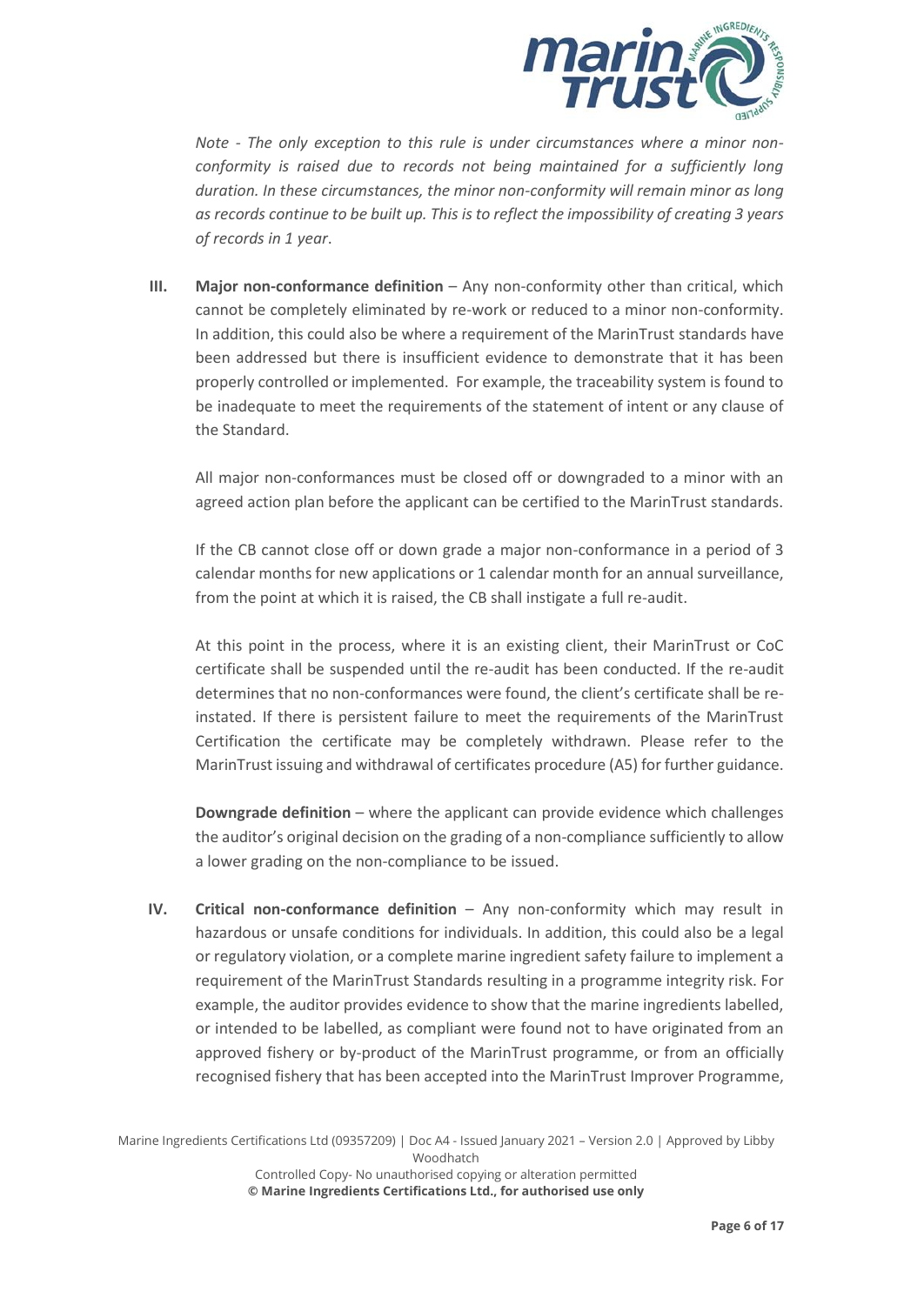

or the auditor has been deliberately mislead on the credibility of the information provided by the applicant.

It could also mean, more generally, that the applicant has broken a legal obligation which puts food/feed safety, employee safety, or worker welfare at risk. This does not necessarily need to relate to a specific requirement in the MarinTrust Standards, but the details of the critical non-conformity must be detailed by the auditor.

In the event of a Critical Non-Conformance, the auditor will end the on-site assessment immediately, if the safety of the auditor is compromised. The CB shall not grant certification to the Applicant, and any future applications to the programme by the Applicant must include documented evidence of the policies and/or systems put in place to ensure the critical non-conformity does not re-occur. It is proposed that a period of 1 year shall pass before an applicant can reapply for certification to the Standard, to ensure that the systems to prevent the critical non-compliance reoccurring have been fully embedded into the applicant's quality management systems and culture.

If a critical noncompliance is raised for an existing client, the CB shall immediately suspend the MarinTrust certificate pending a full investigation by the CB. If the noncompliance is upheld the client shall have their certificate withdrawn and shall not be allowed to re-apply for the Standard for a period of 6 months. Please refer to A5 "The Issuing and Withdrawal of Certificates to the MarinTrust Certification Programme Procedure".

#### 2.3 Closing meeting

At the closing meeting, the auditor shall present their findings and discuss and agree any nonconformances that have been identified. The auditor shall prepare a hand-written copy of the agreed non-conformances, which is signed and left with the applicant's technical representative.

Where Non-conformances are noted, the auditor shall refrain from instructing the applicant to take any particular course of corrective action. Auditors offering a recommended course of action to close out a non-conformance shall be seen as consultation and is in breach of ISO 17065 protocols.

On completion of the audit, a closing meeting shall be held with the applicant. The auditor will discuss any non-compliances raised, agreeing a corrective action and completion date for each. The corrective action and completion date will be recorded on the Non-Conformance Report (NCR) form which will be agreed by both the auditor and applicant at the closing

Marine Ingredients Certifications Ltd (09357209) | Doc A4 - Issued January 2021 – Version 2.0 | Approved by Libby Woodhatch Controlled Copy- No unauthorised copying or alteration permitted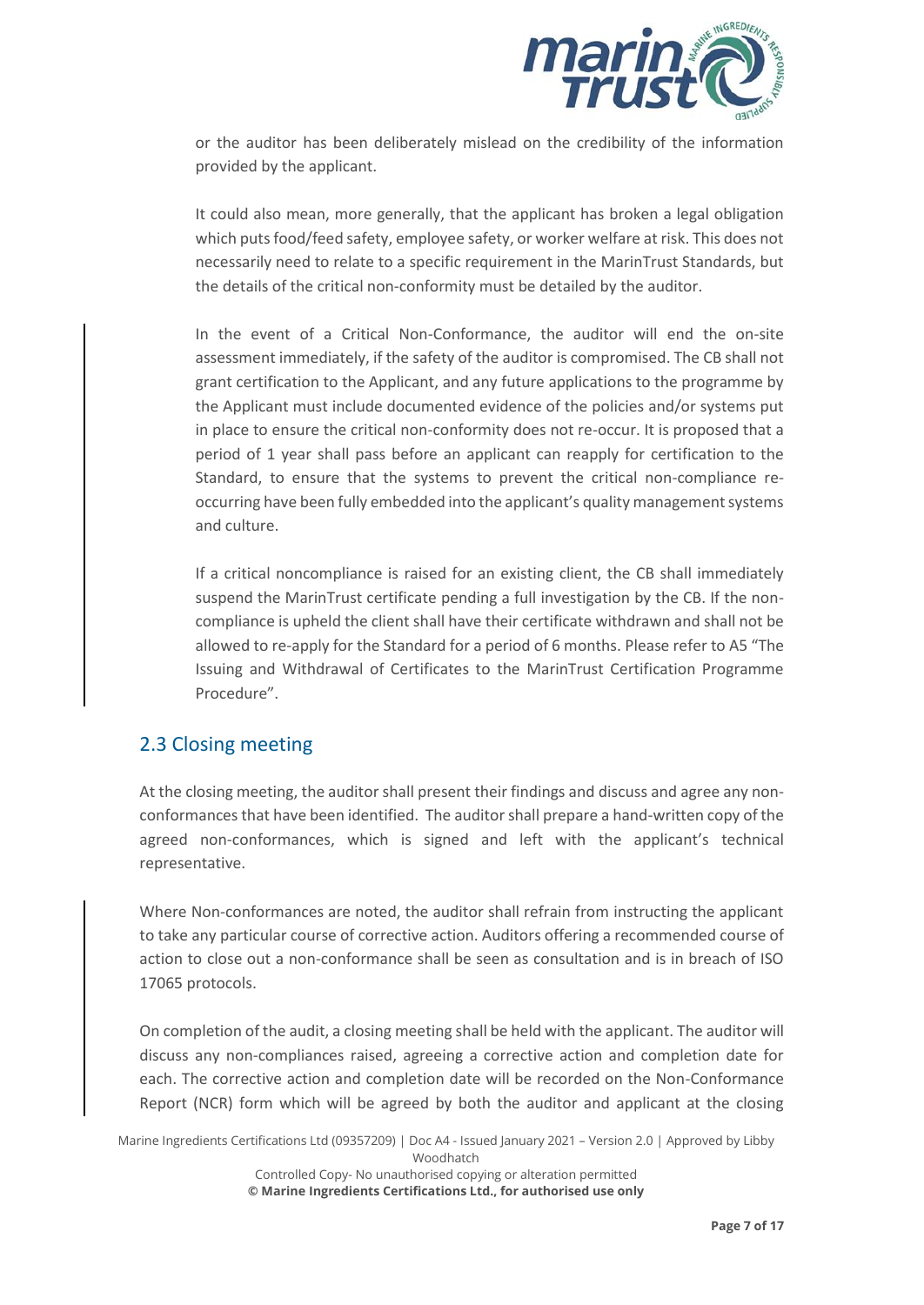

meeting. The applicant will be given a copy of the completed NCR form in an email following the audit within 3 working days. The applicant shall then be given a calendar month to provide written confirmation and any agreed objective evidence, e.g. where appropriate photos, invoices and/or receipts, to the CBs Programme Manager/Administrator when corrective actions have been completed.

Where there is more than one auditor used, e.g. in an integrated facility, a thorough and precise hand-over meeting must be held. This will serve to equip the Secondary Auditor fully with information regarding previous findings or missing components.

*Note - The Auditor on the Final Audit Report shall record where the Auditor is unable to agree a Non-conformance with the Applicant. The Non-conformance shall still stand and the Applicant can appeal the decision to the CBs and to the MarinTrust Governance Board Committee (Please refer to the Appeals and Complaint Document).*

All Audits shall be conducted in a professional manner, as expeditiously as possible and with **the minimum disruption to the day to day activities of the applicant being assessed. The CBs** Auditor shall ensure they comply with In-house Policies whilst at the location being assessed.

Note- *No indication on if the applicant has achieved certification shall be communicated to the applicant by the auditor at this time.*

*In the event that a critical non-conformity is established at an existing certificate holder of the programme, this certificate holder shall be instructed to immediately inform its customers to make them aware of the circumstances. The certificate holder shall inform both their CB and MarinTrust when this communication has been sent to their customers, and on its content, to allow MarinTrust to support their customers in obtaining a different supply of MarinTrust compliant marine ingredients until they can attain recertification. Please refer to the MarinTrust issuing and withdrawal procedure (A5) for further guidance.*

#### 2.4 Derogations for Chain of Custody Standard

*Note – this section applies to the MarinTrust CoC Standard only, and CBs should refer to the CoC standard for the specific clauses that a derogation applies*

Within the MarinTrust CoC certification guidance, advice is given on what evidence would constitute full compliance and what circumstances would lead to a category of nonconformance being raised. All clauses in the CoC standard shall be closed off prior to certification, recertification or continuous maintenance of their MarinTrust CoC certificate,

Marine Ingredients Certifications Ltd (09357209) | Doc A4 - Issued January 2021 – Version 2.0 | Approved by Libby Woodhatch Controlled Copy- No unauthorised copying or alteration permitted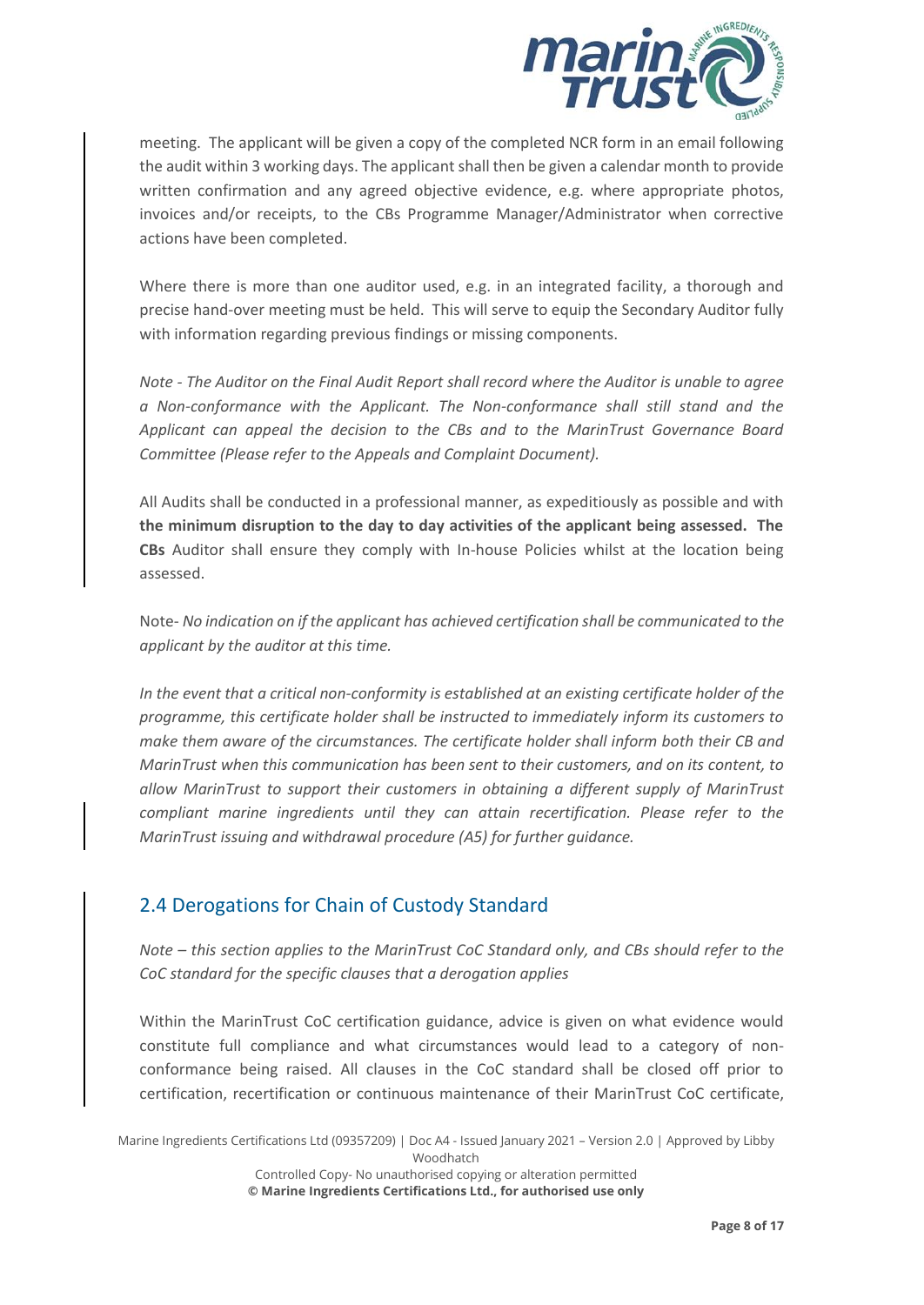

apart from those clauses that have been **granted a derogation period** to allow an applicant a set period of time to meet these requirements following initial certification.

The derogation period that has been agreed for these CoC clause requirements shall be one complete certification cycle (3 years) to reach full compliance. However, the applicant shall need to show through a reportable action plan that progress to full compliance is progressing at each annual surveillance assessment. If the auditor reports no progress from the initial certification to the next annual surveillance, this shall be deemed a non-compliance to the MarinTrust CoC standard which could result in their certificate being suspended and possibly withdrawn.

#### 2.5 Notification of Serious Food Safety/Legality Issues

It is a requirement of many purchasers that MarinTrust notify them immediately of serious Traceability and/or Legality issues arising out of a Supplier Inspection. In this unlikely event, MarinTrust shall discuss with the Applicant what action is necessary to meet the wishes of the specific purchaser(s) involved. In all cases, Reports are only distributed to Third Parties provided the owner of the Report (i.e. the Applicant) has consented in writing.

#### 2.6 Audit Frequency

The surveillance audits and re-certification audits shall be conducted at the frequency defined by MarinTrust. The audit frequency as outlined by MarinTrust shall consist of an initial audit (year 1) followed by 2 surveillance audits on an annual basis (years 2 and years 3), each conducted within 12 months of the previous audit.

Certificates for the MarinTrust Standards shall be valid for 3 years upon successful surveillance audit results. Applicants shall re-apply for certification to the MarinTrust Programme 6 months prior to the expiry of the certificate. Re-certification audits shall be arranged at least three months before the certificate anniversary or certificate expiry date, and shall be carried out to allow the new certification to be completed before the current certificate date expires. *Where practicable, re-certification of a site shall be carried out by the same auditor only up to a maximum of three consecutive audits.*

In some cases, where the marine ingredient is not produced continuously, the re-certification audit shall take place while the factory is producing, and verification of corrective actions in relation to critical and major non-conformities shall take place within a period of time that the product is being manufactured.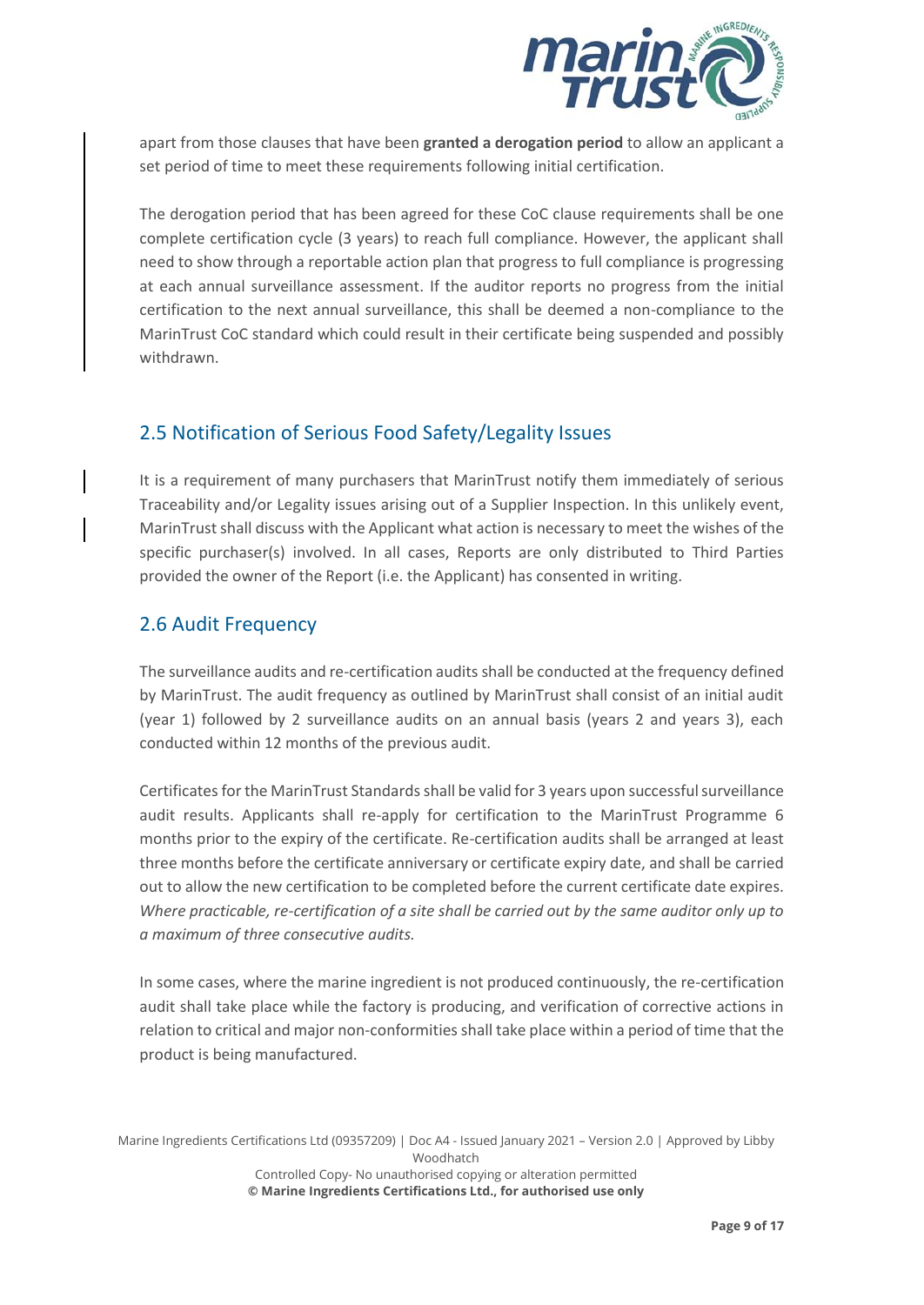

*Note: Under exceptional circumstances MarinTrust in consultation with the CB may invoke an Extraordinary Procedure which shall take precedent over these audit frequencies. If this procedure is invoked by MarinTrust please refer to this procedure.* 

## 3.0 Audit Reporting

The Non-Conformance Report (NCR) form shall be sent by the Auditor to the CBs within 24 hours at the end of the Audit. The Programme Manager/Administrator will check the form has been completed correctly and will despatch it to the Applicant informing them by /email within 21 working days that they now have one calendar month to close out the Noncompliances raised.

The Auditor shall submit the Final Report on the correct MarinTrust Programme Audit Report Forms.

The Report shall be a factual record of the results of the Audit and inspections carried out. It will clearly document any Non-conformance against the current MarinTrust standard Requirements and where appropriate corrective actions. Objective evidence is required and the agreed time scales for completion.

The Auditor shall sign the Final Report and forward to the Programme Manager/Administrator within 10 working days of the Audit. A copy of this Report shall be submitted to Applicant once the final certification decision has been taken.'

The Programme Manager/Administrator shall notify the Auditor of the need for his/her presence at any meeting at which the Report shall be reviewed in preparation for the Certification Decision, if applicable.

#### 3.1 Initial Audit Reports

Following the audit, a detailed, typed list of non-conformances shall be issued to the applicant within 5 days. The auditor should also inform the CB within 24 hours of any Non-Conformances. After each audit a full written report shall be prepared in the correct format that has been approved by the CBs Accreditation Body and MarinTrust Secretariat. The report shall contain an audit summary, an overview of performance, summary of non-conformances, actions taken and a detailed audit report with comprehensive details of how the applicant complies with the relevant MarinTrust standard.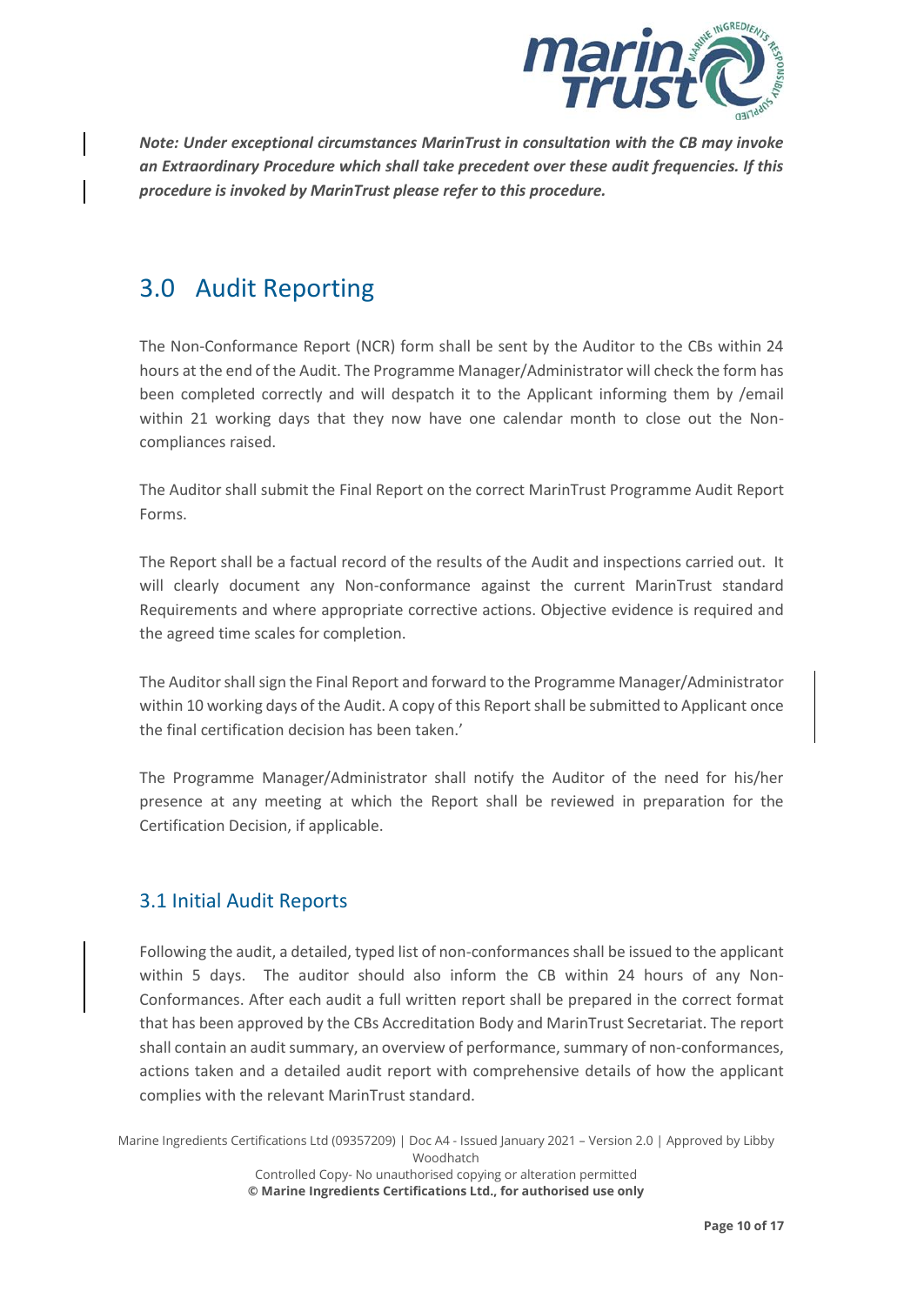

#### 3.2 Non-conformance Follow-up

It shall be a requirement of the CB's Certification System that the applicant writes to the CB to confirm that action has been taken with respect to all critical, major and minor nonconformances identified during the audit. Depending upon the nature of the nonconformance, either documentary evidence or a re-visit shall be required to fully assess compliance before a certificate of approval can be awarded.

The CB shall check the applicant's file after 15 working days to evaluate the progress of the corrective actions and if necessary, contact the applicant to remind them of their obligation to provide evidence within a calendar month. All non-conformances shall be closed out within one calendar month, unless a request for extension has been approved. Extensions shall only be permitted for up to 6-months. CBs must also share the certificate extension to both the client and MarinTrust 1 month before the certificate expiry for posting on the MarinTrust website. Please refer to document A5 – Issuing and Withdrawal of Certificates Procedure, for further information.

#### 3.3 Distribution of Final Audit Report

The auditor shall prepare the final report and submit it to the CB Programme Manager/Administrator for the MarinTrust Programme. The final report shall be reviewed and signed off by a technically competent and authorised manager.

Following submission of all appropriate evidence by the applicant, the auditor shall review the evidence and approve its compliance before it is submitted to the Programme Manager/Administrator.

Before presentation of this final report to the Certification Committee, the Programme Manager/Administrator shall review the report, specifically:

- The auditor's notes shall be reviewed to fully substantiate the non-conformances raised in the final report and are to be retained and placed on the applicant's file;
- The auditor's report of non-conformance shall not be recorded as a statement of corrective action or direction;
- There shall be evidence of corrective action time frames agreed upon and authorised by the applicant and the auditor at the time of the inspection to close them out;
- All evidence of subsequent corrective action taken by the applicant since the audit shall be available, presentable and clearly identifiable.

The certification committee shall review the final report and evidence file to determine if the applicant complies with all the clauses as laid down in the MarinTrust Factory and Chain of

Marine Ingredients Certifications Ltd (09357209) | Doc A4 - Issued January 2021 – Version 2.0 | Approved by Libby Woodhatch Controlled Copy- No unauthorised copying or alteration permitted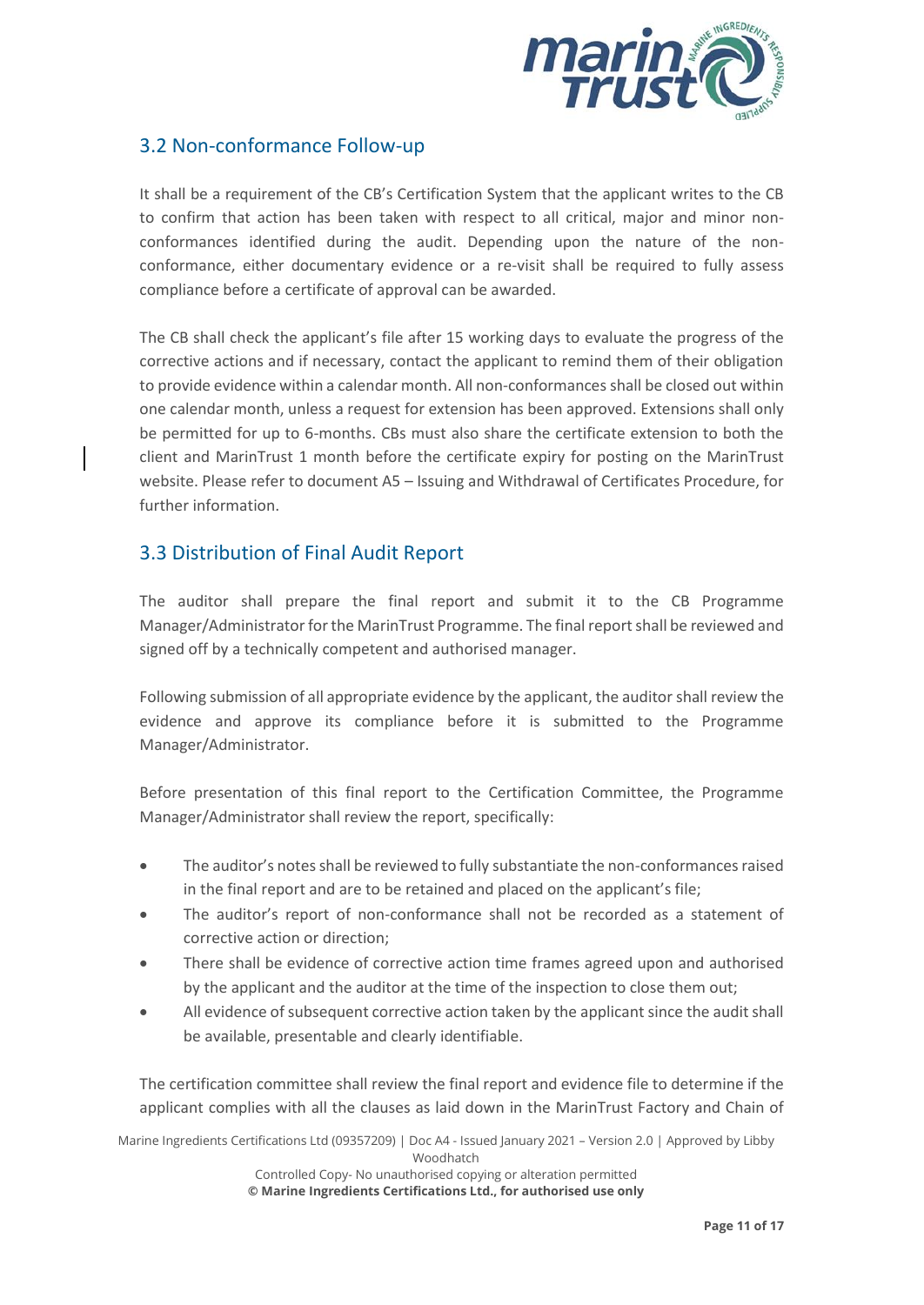

Custody standards. Typically, 7 days will be allowed for technical review, 7 days for the committee meeting, and then 7 days for the certification decision.

The certification decision and final report shall be despatched to the applicant within an agreed timescale. This shall be no longer than 5 working days after the certification meeting. A copy of the audit report and certification decision shall also be sent to the MarinTrust Standards Administrator within the same time period of no longer than 5 working days after the certification meeting. The MarinTrust Secretariat shall use these audit reports for standard consistency monitoring purposes.

The result of an audit shall be categorised as follows:

- Certification Achieved
- Certification not Achieved\*
- Certification not Granted

\* In such instances, further information shall be requested from the applicant with a maximum of 7 days permitted for submission of the required additional evidence if the certification committee feel that more information is required to meet the intent of the relevant MarinTrust Clause.

The main contact indicated in the MarinTrust application form shall be regarded as the applicant. As such, it is this party that receives the final report.

## 4.0 Records

A copy of the Final Audit Report, NCR form and correspondence conveying the Certification Committees decision will be held in the Applicant's file for a period of 5 years. If the certification has now lapsed or moved to another CB or if it is a current certificate records for the previous two certification cycles shall be maintained.

The Final Audit Report shall also be sent to the MarinTrust Secretariat for record keeping and research purposes, but its contents shall be treated as strictly confidential and shall not be placed in the public arena.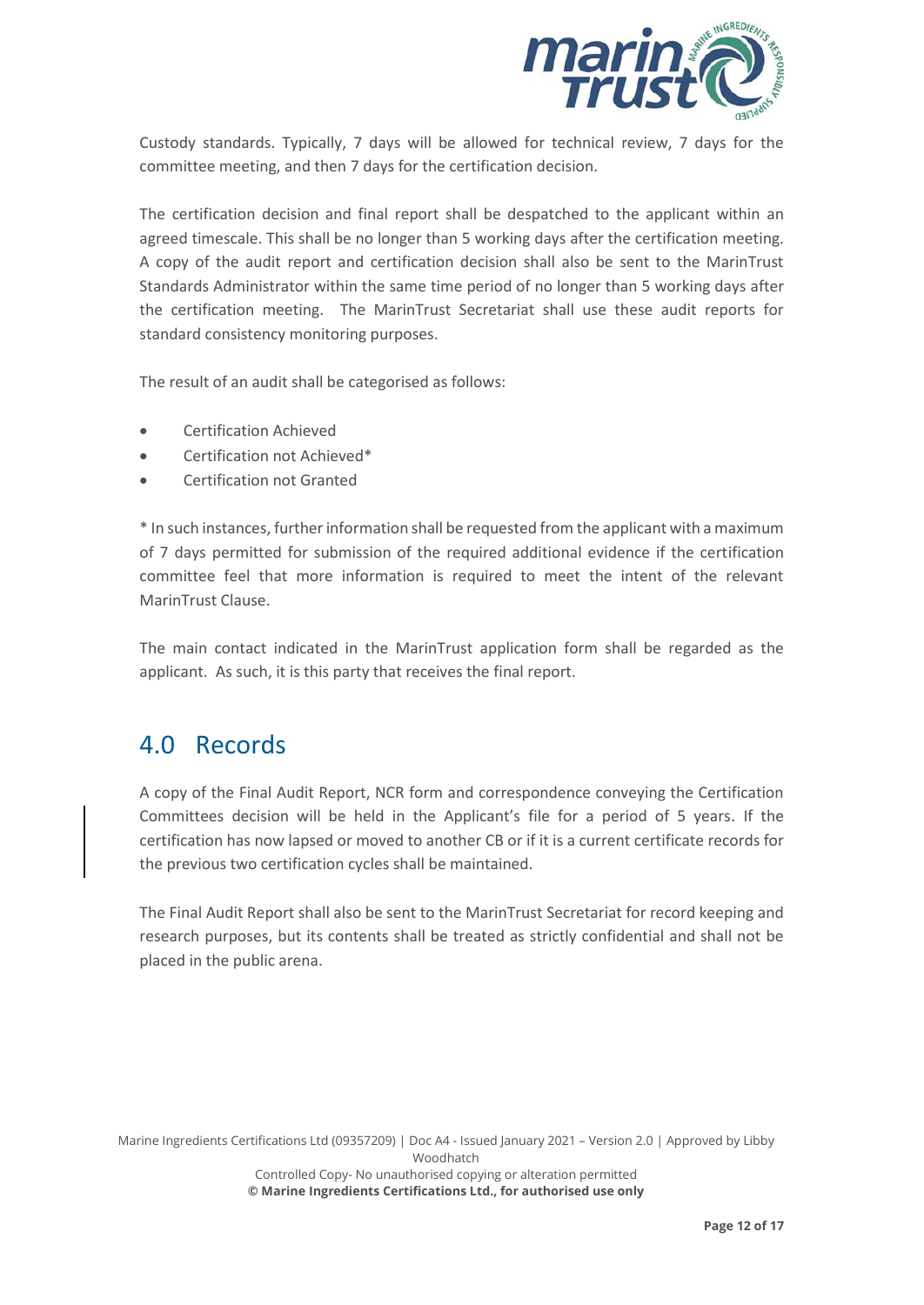

#### **Appendix 1**

#### **Code of Conduct for All CBs Staff/Auditors**

#### **Objective**

To define the code of conduct, which shall be adhered to when operating the CBs certification services.

#### **Responsibilities**

Everyone in the CB, both office and home based has the responsibility to ensure their conduct does not compromise the independence, integrity and impartiality of the CB.

All managers are responsible for ensuring that staff is aware of the need to maintain independence, integrity and impartiality and operate in accordance with this procedure.

#### **Procedure Independence, Impartiality and Integrity**

It is essential that audits and related activities are demonstrable independent of pressure from the inspected applicant or any other parties. The CB must take steps to ensure that commercial activities, which have the potential to conflict with the inspection process, are avoided at all times.

The CB must not provide consultancy, advice or bespoke training. It is essential that the CB's staff, including the auditors, do not offer advice, or provide information either at the time of the Audit or at any time that may compromise the independence, integrity, or impartiality of CB.

The following are examples of activities, but not limited to, that are prohibited:

- Providing specific recommendations to an applicant on how requirements of the MarinTrust standards could be met.
- Providing documentation other than the MarinTrust standards, CB certification protocols or auditor inspection guidance notes.
- Providing advice in response to specific queries that could be interpreted as how an applicant can comply with the correct MarinTrust standard.
- Providing advice on the design/ development of facilities or processes.
- Participating in the decision-making process on applicant's management system matters.

Where unsolicited requests for such services are received the CB's staff is required to politely decline such requests and inform the applicant of the CB's policy.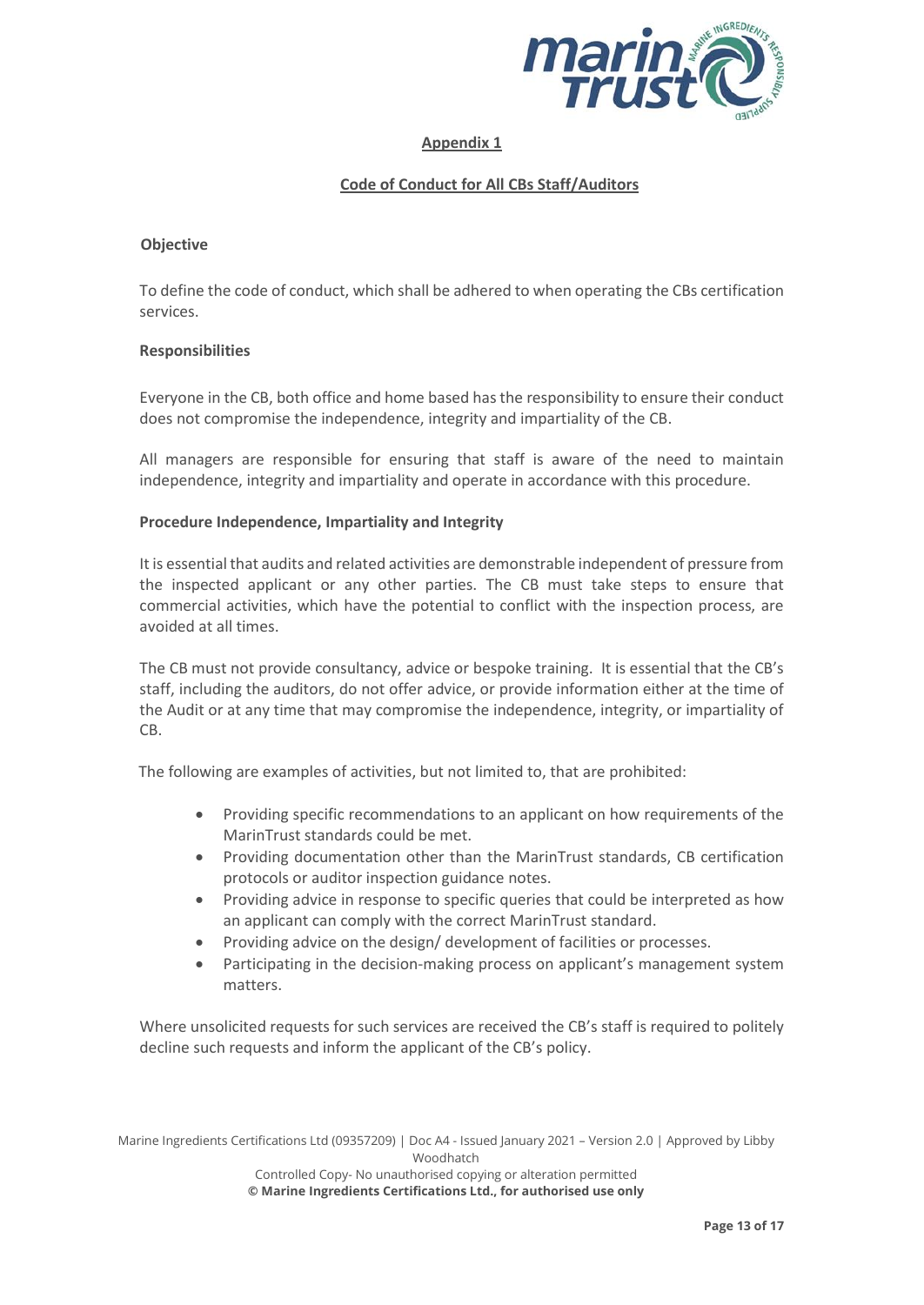

#### **Audit Process**

Auditors shall be aware that applicants require audits which fully 'test' their systems against an agreed Standard such as the correct MarinTrust standard and which identify deficiencies that require appropriate preventative or corrective action. In addition, the judgment of the auditors must be based upon objective evidence and must be independent of any outside pressure or influence.

It is particularly important that the audit is seen to be 'testing' by the applicant because of the thoroughness of the audit method and not because of the way in which the auditor relates to the employees of the inspected applicant.

It is the 'questions asked' and 'not the way in which they are asked' which should determine this issue.

Audits shall therefore:

- Be thorough and be undertaken diligently.
- Auditors must be courteous at all times and avoid being influenced by their own emotions.
- Be aimed at gathering objective evidence to either support compliance to standards or to identify deficiencies.
- Conform to the CBs documented structure.
- Results in reports, which contain only those deficiencies discussed and agreed at the closing meeting.

#### **Hospitality and Gifts**

At all times the CBs staff and Auditors shall remain above reproach and their integrity and credibility maintained.

Whilst staff/Auditors may be provided with lunch or may be invited to dinner by applicant's staff, it is clear that there is a 'fine line' between normally accepted Standards of Hospitality and possible bribery and corruption. The CB's staff therefore needs to act with caution and if in doubt refuse such hospitality.

Similarly, in relation to gifts, it is advisable to refuse such offers but again common sense needs to prevail. Factors to consider in such situations are as follows:

- Is the hospitality or gift within the normal bounds of commercial practice?
- What are the company's intentions?
- What is the stage of the audit is the offer made after the closing meeting?
- Would public knowledge of the gift undermine the auditor's or the CBs integrity and credibility?
- Would a legal defence in court be undermined by the offer?
- Is the gift an example of product produced on-site or has it been specifically purchased for the auditor.

Marine Ingredients Certifications Ltd (09357209) | Doc A4 - Issued January 2021 – Version 2.0 | Approved by Libby Woodhatch

Controlled Copy- No unauthorised copying or alteration permitted **© Marine Ingredients Certifications Ltd., for authorised use only**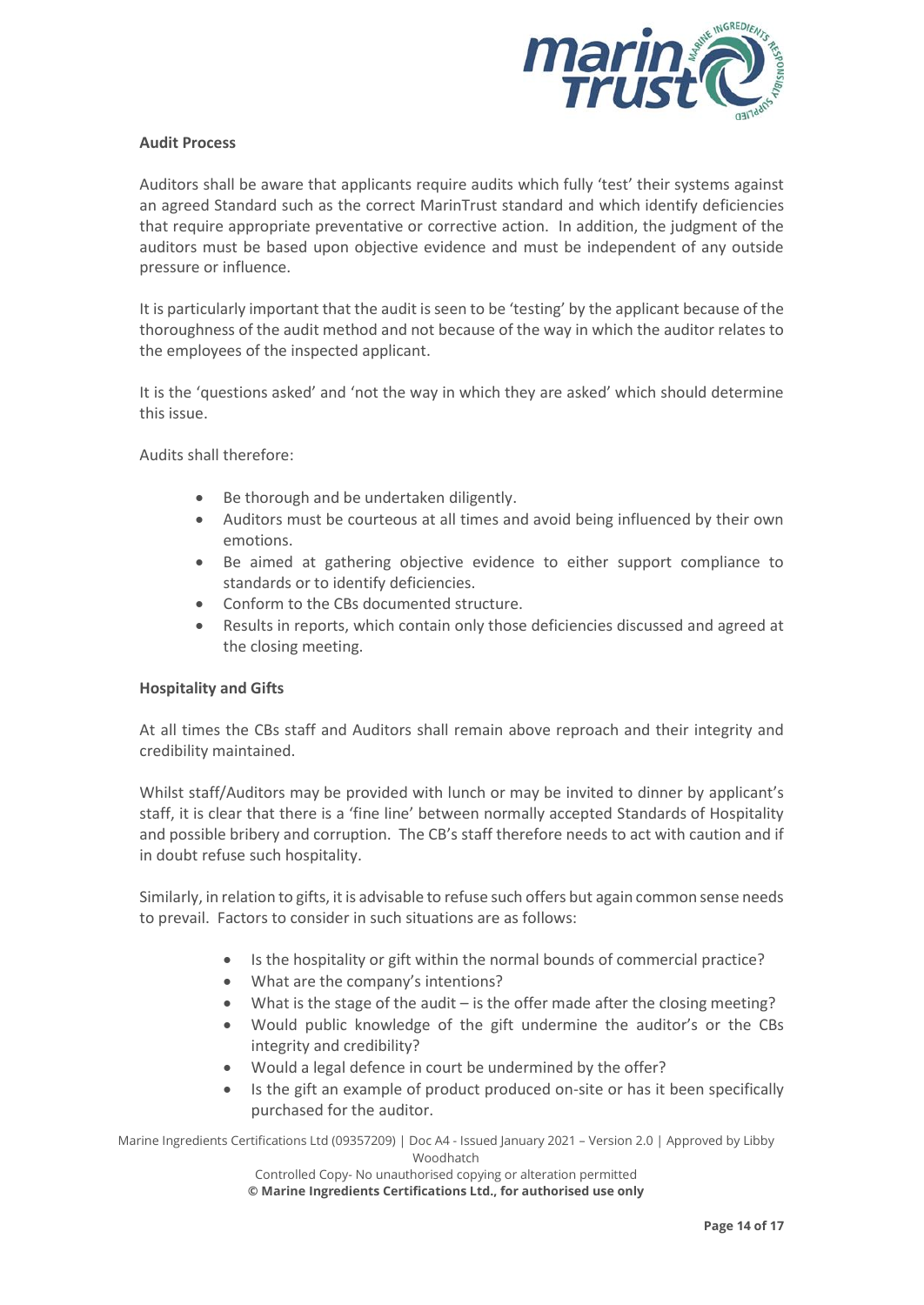

Where there is a clear attempt to bribe the auditor, then the audit process should be ended and the CB's Senior Manager or Programme Manager/Administrator informed immediately.

#### **Disciplinary Action**

Any CB staff/ auditors found to contravene this code of conduct guideline would be judged to have contravened their contract of employment and will be subject to disciplinary proceedings.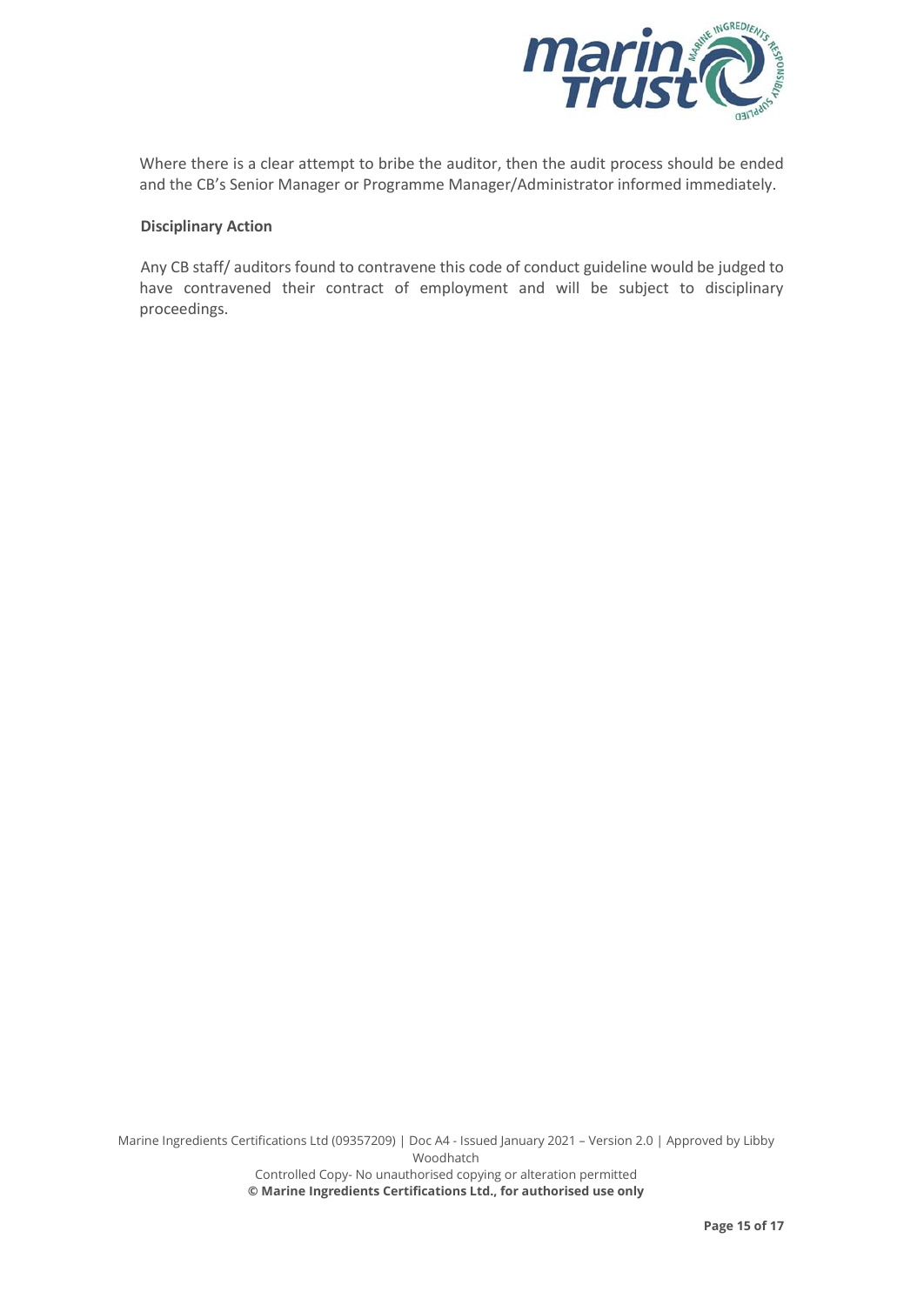

| <b>DATE</b>                                    | <b>ISSUE</b> | <b>AMENDMENT</b>                                                                                                                                                                                                                                                                                                                                                                                                                                                               | <b>AUTHORISED BY</b> |  |
|------------------------------------------------|--------------|--------------------------------------------------------------------------------------------------------------------------------------------------------------------------------------------------------------------------------------------------------------------------------------------------------------------------------------------------------------------------------------------------------------------------------------------------------------------------------|----------------------|--|
| 08/05/2015                                     | 1.3          | Introduction of IFFO RS Logos, IFFO RS<br>Ltd and the wording Marine ingredients                                                                                                                                                                                                                                                                                                                                                                                               | Francisco Aldon      |  |
| 26/01/2016                                     | 1.4          | Edit of title in 1.1 'Pre-audit Process'                                                                                                                                                                                                                                                                                                                                                                                                                                       | Francisco Aldon      |  |
| 26/01/2016                                     | 1.4          | Addition of wording in 1.1, fourth<br>paragraph "will be confirmed in writing<br>to the applicant and the IFFO RS<br>Secretariat from the Programme<br>Manager/Administrator."                                                                                                                                                                                                                                                                                                 | Francisco Aldon      |  |
| 21/01/2016                                     | 1.4          | Edit of section title, 1.1, paragraph 6<br>'The pre-audit process for audits<br>subsequent to the initial audit - termed<br>here as "Re-audits - does not include a<br>Pre-Audit Check."'                                                                                                                                                                                                                                                                                      | Francisco Aldon      |  |
| 21/01/2016                                     | 1.4          | Wording edit in 1.1, paragraph 6 "to<br>take into account changes in the Audit<br>Frequency"                                                                                                                                                                                                                                                                                                                                                                                   | Francisco Aldon      |  |
| 12/09/2017                                     | 1.5          | Amendments to paragraph 4, page 1 "If<br>the Pre-audit Check is successful, the<br>Audit Date along with a Site Audit<br>Schedule, (developed in conjunction with<br>the Auditor if applicable), will be<br>confirmed in writing to the Applicant.<br>secretariat/Standards<br><b>IFFO</b><br><b>RS</b><br>Administrator from<br>each<br><b>IFFO</b><br>- RS<br>approved Certification Body will receive a<br>monthly Certification Tracker indicating<br>the audit schedule." | Francisco Aldon      |  |
| <b>Version 2 edits (MarinTrust conversion)</b> |              |                                                                                                                                                                                                                                                                                                                                                                                                                                                                                |                      |  |
| 01/10/2020                                     | 2.0          | MarinTrust Header & Footer inserted                                                                                                                                                                                                                                                                                                                                                                                                                                            | Libby Woodhatch      |  |
| 01/10/2020                                     | 2.0          | Wording throughout document<br>amended to read 'MarinTrust<br>Programme' to encompass both the<br>MarinTrust Standard and                                                                                                                                                                                                                                                                                                                                                      | Libby Woodhatch      |  |
| 01/10/2020                                     | 2.0          | Addition of wording ', upon receiving<br>the MarinTrust application form of an<br>applicant from the MarinTrust<br>secretariat,' and '5 working days', in<br>section 1.0, first paragraph                                                                                                                                                                                                                                                                                      | Libby Woodhatch      |  |
| 01/10/2020                                     | 2.0          | Inclusion of minimum data to be<br>captured in the Certification Tracker<br>held by the CB, in section 1.0, fourth<br>paragraph                                                                                                                                                                                                                                                                                                                                                | Libby Woodhatch      |  |
| 01/10/2020                                     | 2.0          | Addition of note 'Note in the event of an<br>extraordinary event being declared, the<br>extraordinary event procedure shall take                                                                                                                                                                                                                                                                                                                                               | Libby Woodhatch      |  |

Marine Ingredients Certifications Ltd (09357209) | Doc A4 - Issued January 2021 – Version 2.0 | Approved by Libby Woodhatch

Controlled Copy- No unauthorised copying or alteration permitted